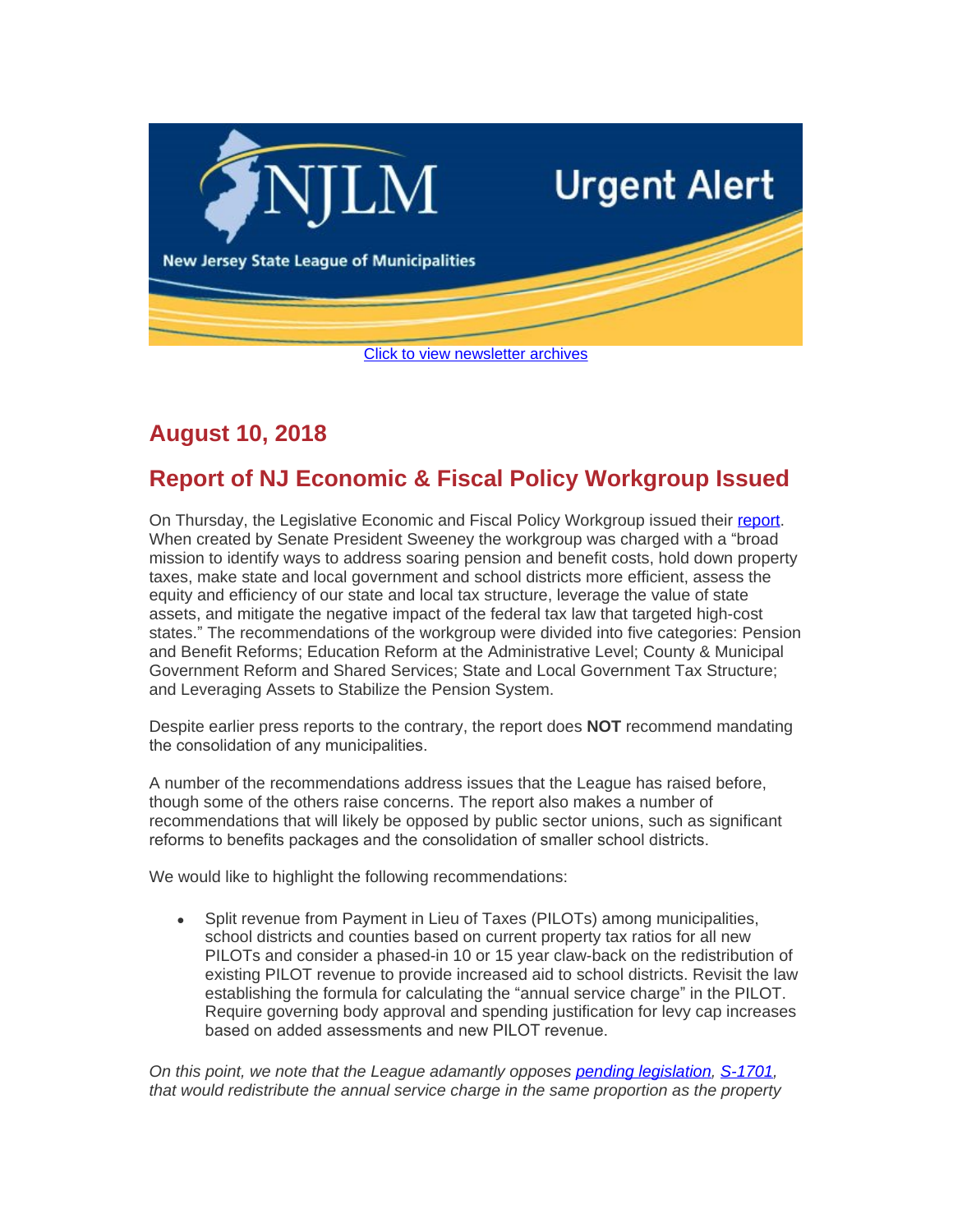*tax. S-1701 stands at 2nd reading in the Senate but, to date, its companion, A-345, has seen no movement in the Assembly.* 

 Cap accrued terminal leave payouts for all new and non-vested state and local retirees at \$7,500. Upon the expiration of current contracts, require all future leave payments to be made at the average pay rate at which they earned based upon determination of average salary by the State pension system. This cap would be binding on all future collective bargaining and individual employment contracts funded with state or local tax dollars.

*The League supports current legislation that would cap sick leave payouts. [A-1851](http://www.njleg.state.nj.us/2018/Bills/A2000/1851_R1.PDF) stands at 2nd reading in the Assembly. For more, please see item I(b) in the League'[s May 25](http://www.njslom.org/ArchiveCenter/ViewFile/Item/709)  Weekly Round-Up.*

- Require state and local governments to pay the first \$15,000 of remaining earned sick leave immediately and spread the remaining amount over five years. In addition, permit local governments to allocate it on a pre-tax basis to retiree healthcare premiums for qualifying employees.
- Shift new state and local government employees and those with less than five years of service in Public Employee Retirement System (PERS) and Teachers' Pension and Annuity Fund (TPAF) from the current defined benefit pension system to a sustainable hybrid system. Preserve the current system for employees with over five years of service who have vested contractual pension rights. Create a blended benefit/defined contribution plan for new employees and those with less than five years of service.
- Require the merger of municipal courts with small caseloads into regionalized joint courts to achieve efficiency and cost savings. Also consider other recommendations proposed by the [Supreme Court Committee on Municipal Court](https://www.njcourts.gov/courts/assets/supreme/reports/2018/sccmcoreport.pdf)  Operations, Fines, and Fees.

*The League has previously objected to the Supreme Court recommendations. For more please see our July 19 "[Urgent Alert](http://www.njslom.org/ArchiveCenter/ViewFile/Item/737)."*

- Create a Property Tax Assessment Study Commission to study the State's tax assessment practices and make recommendations for countywide or regional tax assessment to ensure consistency and efficiency.
- Develop legislation to lay the framework for any future public asset transfer, including a procedure to permit local governments to dedicate local assets in lieu of cash pension payments.
- Require all new state and local government retirees to pay the same percent of health benefits premium costs they paid when they were working.
- Shift all state and local government employees and retirees' State Health Benefits and School Employees Health Benefits care coverage from Platinum level to Gold level. Further recommends that the state develop Silver and Bronze level health benefit plans to offer employees with a lower premium sharing.
- Merge all K-4, K-5, K-6, K-8, and K-9 school districts into the K-12 regional districts to improve the quality of education and promote efficiency.
- Re-establish the Legislature's County and Local Government Study Commission, which disbanded in 1992, and consolidate it with LUARCC. This Commission would study local government service costs, service levels, geography and related metrics to identify economic scale and minimum service standards that will drive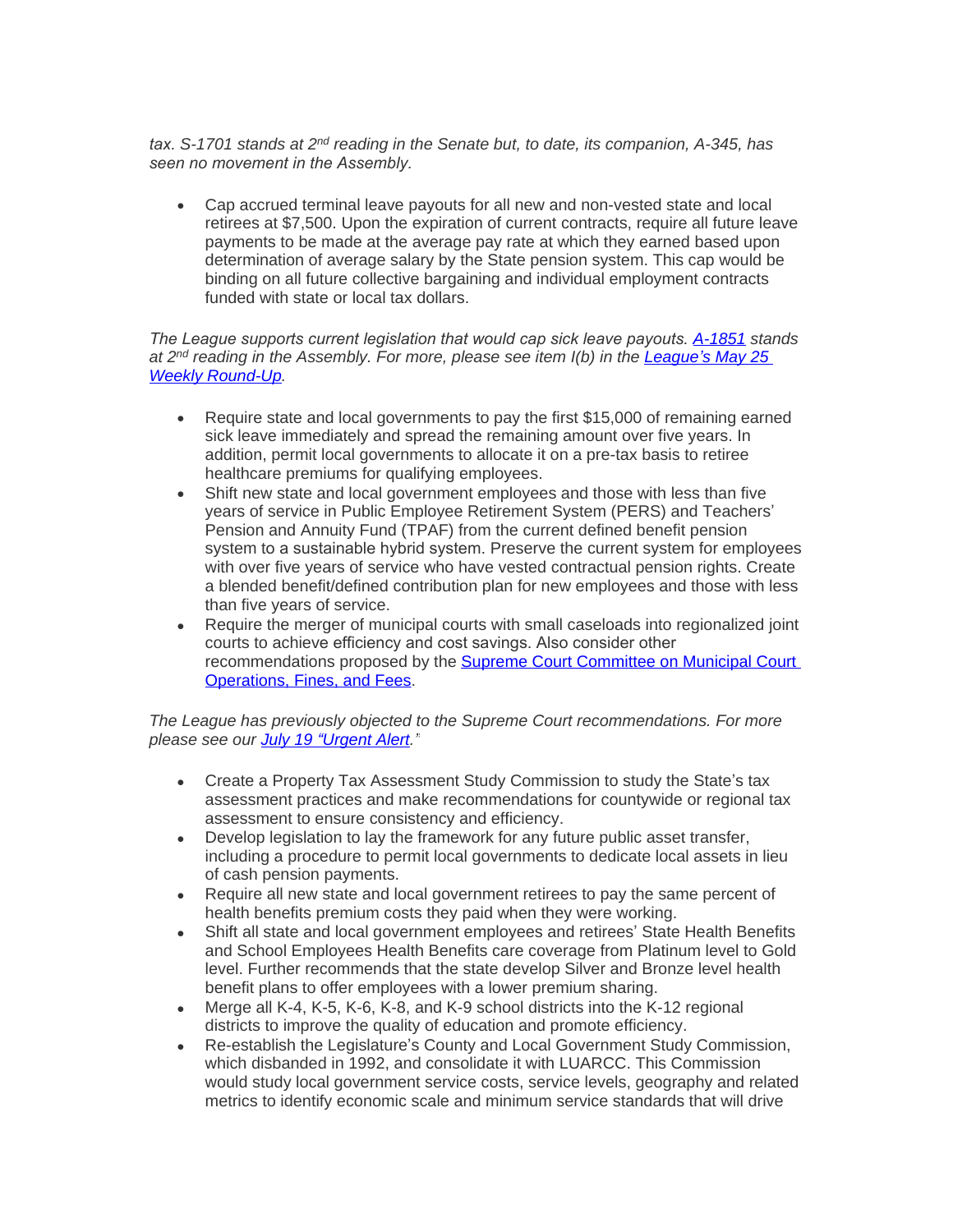opportunities for shared service agreements and joint meetings that would reduce local government expenditures. Initial focus should be on public safety 9-1-1, public health, and construction code services. Authorize a study of formal and informal shared services currently provided by local governments.

- Reestablish a program within the Division of Local Government Services (DLGS) to effectively promote and encourage shared services and the recommendations of the Commission and provide fiscal and personnel resources to support the activities.
- Study the role and capacity of the DLGS and the Local Finance Board.
- Require municipalities, their board(s) of education and any local authorities to meet at least twice a year to discuss shared services and other matters of mutual concern and encourage these groups to meet with their neighboring entities for the same purpose.
- Require shared service agreements to have alternate dispute resolution provisions, performance evaluation criteria, a formula based or defined negotiating process for fee schedules and exit provisions.
- Prioritize resolving how civil service and tenure issues get managed when local units want to share services.
- Authorize county governments to provide the full range of local police services (in full or in part) to help municipalities lower their costs and/or find ways to encourage neighboring municipalities to share police services, such as overnight patrols for joint policing.
- Encourage "joint meetings" for public service agencies and change name to "regional service agencies." Also, encourage counties, boards of education, and higher education institutions to engage in providing regional services to local government agencies.
- Allow municipalities and counties to provide their annual audits using the reporting standards of the Governmental Accounting Standards Board (GASB), Generally Accepted Accounting Principles (GAAP), and the New Jersey Comprehensive Annual Fiscal Report (CFRA) in lieu of the current annual audit in order to facilitate uniformity. Develop a process to ensure that data used in the annual budget that is derived from the current annual audit is maintained.
- Review the effectiveness and fairness of New Jersey's property tax relief programs to ensure equity, reduce administrative complexity, and target property tax reduction for owner-occupied households to the greatest extent possible. Two options include combining existing property tax relief programs or providing a direct increase in municipal aid to reduce property taxes.
- Permit a revenue neutral county or multi-county/regional 1% sale tax option paid partly by out-of-staters to be used to potentially cut property taxes by more than \$1 billion if all counties participate.

In issuing the report Senate President Sweeney noted that this is the first step of an ongoing process. Senate President Sweeney also noted that he will be meeting with Mayors around the state to discuss the report.

We would be remiss in not pointing out some action points, identified by local leaders that would lead directly to property tax relief, that are not addressed by the report, such as:

- The need to renew the 2% cap on interest arbitration awards;
- The State's continued diversion of municipal revenues, such as the energy tax